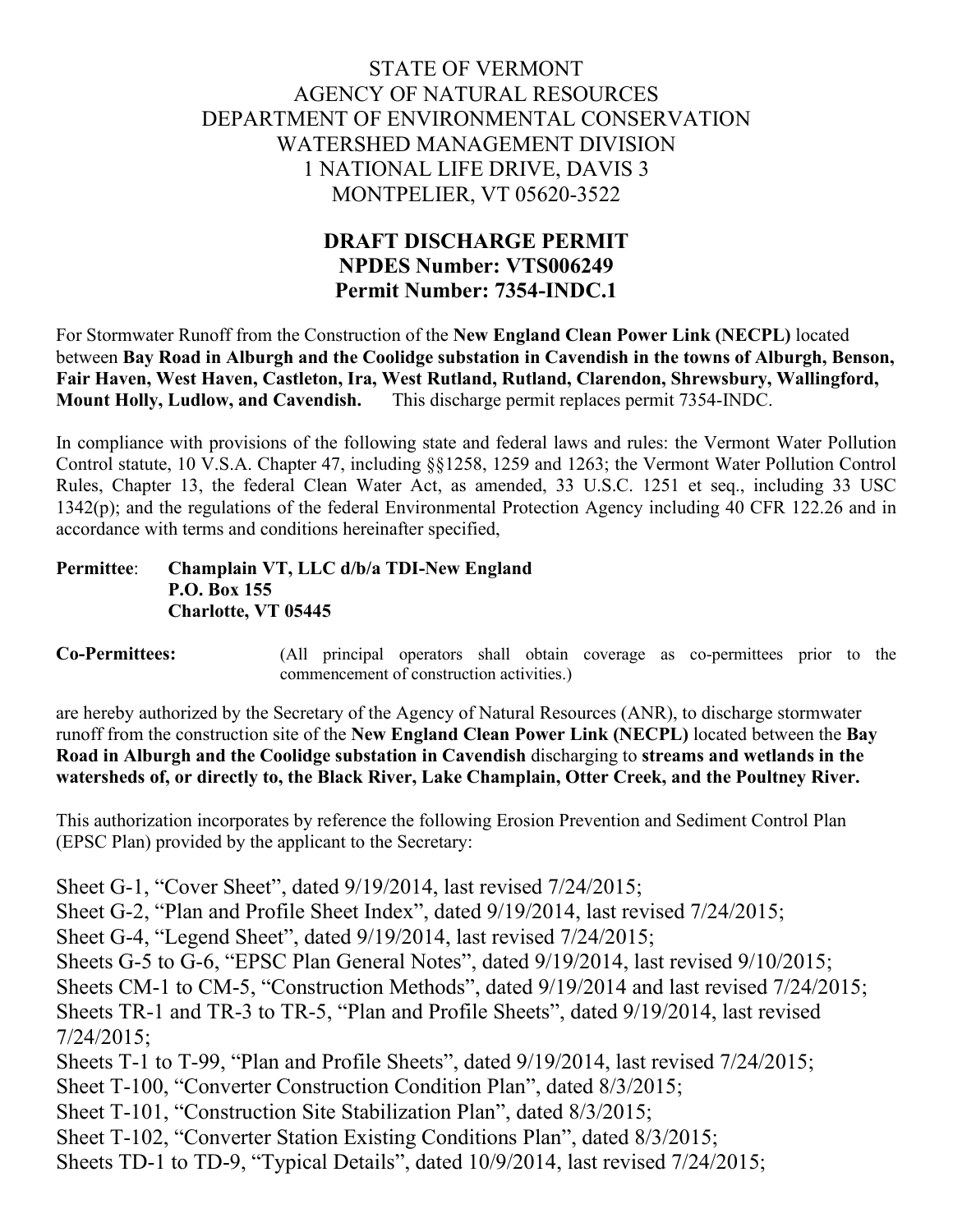Sheet TD-10, "Typical Details", dated 10/9/2014, last revised 9/10/2015; Sheet CL-1, "Construction Laydown", dated 9/19/2014, last revised 7/24/2015; and all supporting information.

### Prepared by **TRC Environmental Corp. & Vanasse Hangen Brustlin, Inc.** Received **May 8, 2020**

## **Part I. Coverage Under this Permit**

### A. Discharges Covered by this Permit

Subject to compliance with the terms and conditions of this permit, this permit authorizes the discharge of pollutants in stormwater associated with the construction of **New England Clean Power Link** located between **Bay Road in Alburgh and the Coolidge substation in Cavendish** discharging to the **streams and wetlands in the watersheds of, or directly to, the Black River, Lake Champlain, Otter Creek, and the Poultney River**. This permit only applies to construction activities performed in accordance with the approved EPSC Plan. This permit also authorizes discharges from excavation dewatering activities in accordance with Part II.H of this permit.

### B. Limitations on Coverage

- 1. The Secretary has determined that an individual permit is required for this project.
- 2. This permit does not authorize:
	- a. Discharges of post-construction regulated stormwater runoff from impervious surfaces regulated pursuant to Vermont's stormwater statute (10 V.S.A. Section §1264) and Vermont Department of Environmental Conservation's (DEC) Stormwater Permitting Rule (i.e. Chapters 22 of DEC's Environmental Protection Rules);
	- b. Stormwater discharges not associated with construction activities;
	- c. Stormwater discharges from construction related activities when the discharge or activity is likely to jeopardize the continued existence of any State or federally listed threatened or endangered species or result in the destruction or adverse modification of critical habitat.

#### C. Off-Site Support Activities

The permittee shall obtain permit coverage from DEC prior to the use of any support activities occurring outside of the approved project boundaries (e.g. equipment staging areas, material storage areas, excavated material disposal areas and borrow areas). Support activities outside of the approved project boundaries shown in the EPSC Plan shall obtain coverage by amending this permit, or by obtaining coverage under a different individual discharge permit or under DEC's General Permit for Stormwater Runoff from Construction Sites.

- D. Co-Permittees
	- 1. In addition to the permittee, all parties associated with the construction activity who meet either of the following two criteria must obtain coverage under this permit as co-permittee prior to the commencement of construction activities:
		- a. The party has operational control over construction plans and specifications, including but not limited to the ability to make modifications to those plans and specifications; or
		- b. The party has continuous day-to-day operational control of those activities at the project that are necessary to ensure compliance with an EPSC Plan for the site or other permit conditions (e.g. they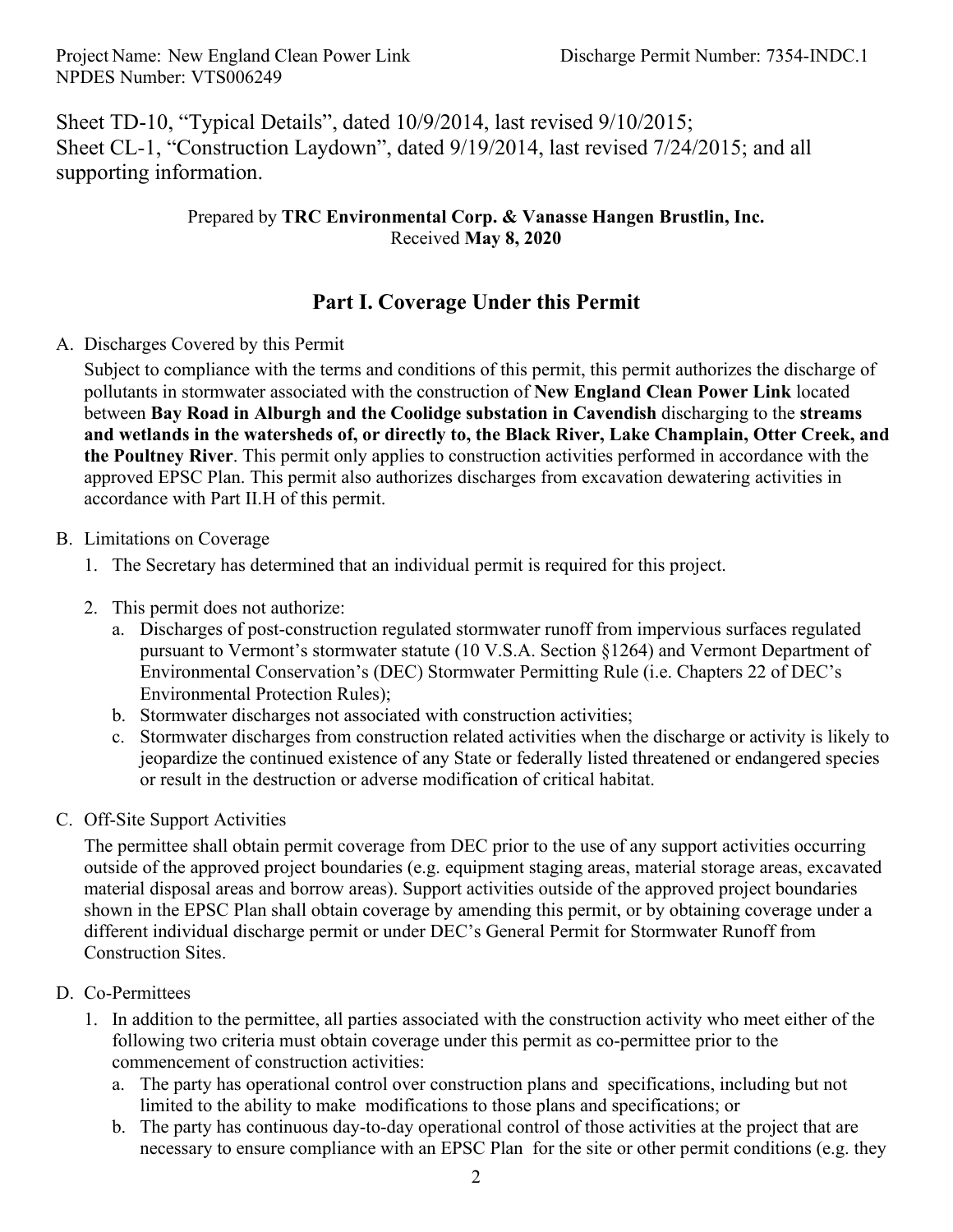are authorized to direct workers at a site to carry out activities required by the EPSC Plan or comply with other permit conditions).

## **Part II. Erosion Prevention and Sediment Control Requirements**

- A. Implementation of EPSC Plan
	- 1. Each permittee is responsible for implementing the approved EPSC Plan and shall at all times comply with the approved EPSC Plan or amended versions of the EPSC Plan updated in accordance with this permit.
	- 2. The EPSC Plan is incorporated by reference and included in the terms of this permit, and each permittee shall implement the provisions of the EPSC Plan, and all amendments thereto, as a condition of this permit. Failure to comply with the EPSC Plan, and all amendments thereto, shall be deemed a violation of this permit and subject to potential enforcement.
	- 3. Each permittee is responsible for ensuring that each co-permittee involved in construction activities is familiar with the terms and conditions of the EPSC Plan and that each co-permittee's activities are carried out in accordance with the EPSC Plan.
	- 4. The permittee shall assure that construction of all small and large sediment control practices, where proposed on the site, are completed in accordance with the Vermont Standards and Specifications for Erosion Prevention and Sediment Control prior to upslope earth disturbance of areas for which these features are designed to provide sediment control.
	- 5. The permittee shall assure that, prior to earth disturbance within any area of the site located within 100 feet upslope of a stream or wetland, silt fence or approved perimeter control shall be installed in accordance with the Vermont Standards and Specifications for Erosion Prevention and Sediment Control and the EPSC Plan at an appropriate distance down slope from disturbed areas and upslope from such waters.
	- 6. The permittee shall install all required elements with the EPSC Plan within a given work area prior to earth disturbance within that work area. Earth disturbance includes, but is not limited to, stumping and grubbing of cleared areas.
- B. On-Site Plan Coordinator (OSPC)
	- 1. The permittee shall designate a person as the OSPC who shall be directly responsible for on-site implementation of the EPSC Plan. Such person shall be knowledgeable in the principles and practice of erosion prevention and sediment controls and possess the skills to assess conditions at the construction site that could impact stormwater quality and to assess the effectiveness of all sediment and erosion control measures selected to control the quality of stormwater discharges from the construction activity.
	- 2. The OSPC shall have the authority to stop and/or modify construction activities as necessary to comply with the EPSC Plan and the terms and conditions of this permit and shall be responsible for inspections and record keeping. The OSPC or his/her designee shall be on site on a daily basis during construction activity. The OSPC does not have to be the permit applicant.
	- 3. The name and daytime telephone number of the OSPC shall be filed in writing with DEC's Stormwater Management Program before the start of construction.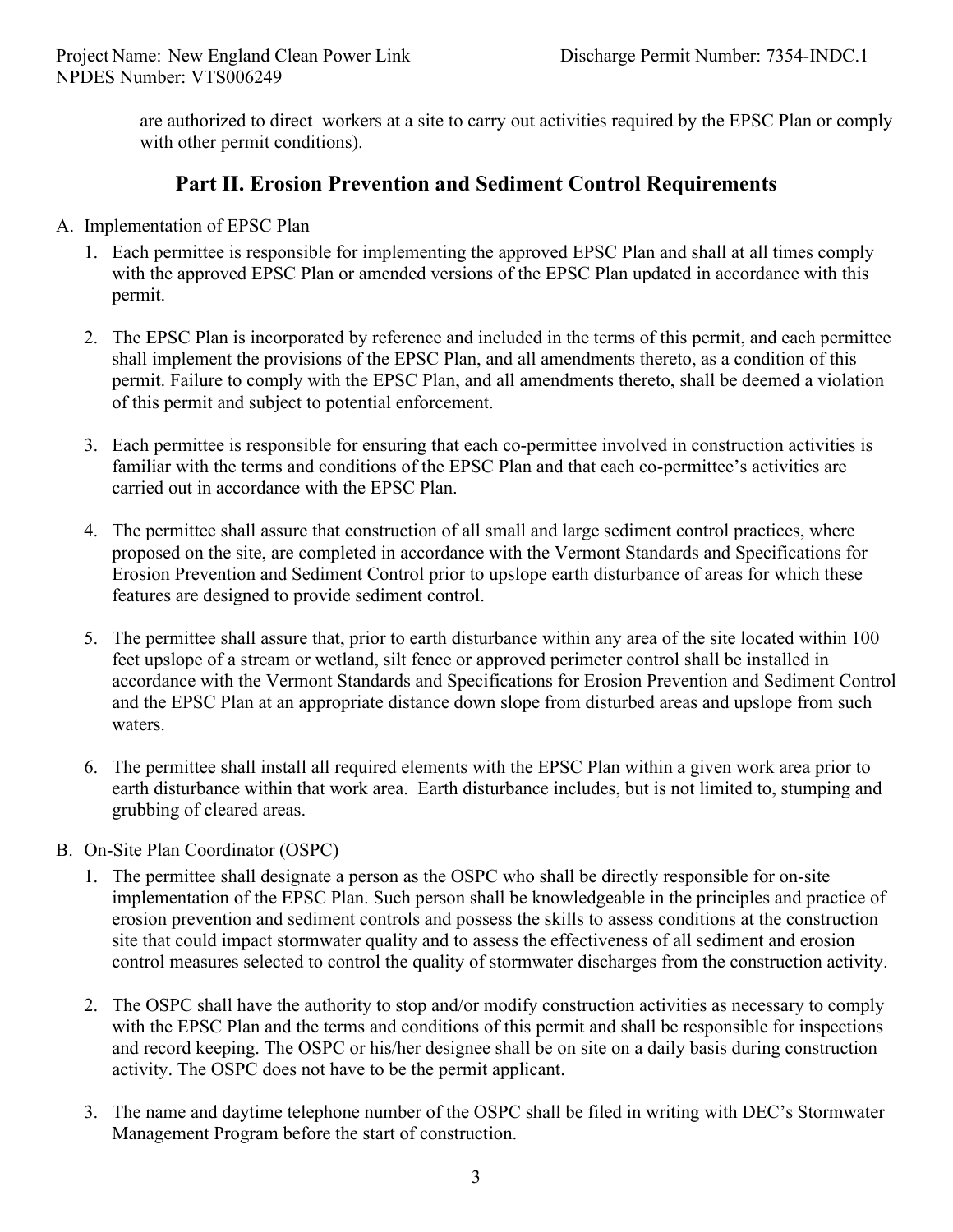- C. Maintenance of Erosion Prevention and Sediment Control Measures
	- 1. All erosion prevention and sediment control measures identified in the EPSC Plan shall be maintained in effective operating condition. If site inspections required by Part III.A identify Best Management Practices (BMPs) that are not operating effectively, maintenance shall be performed as soon as possible and before the next storm or snowmelt event to maintain the continued effectiveness of the measures. If implementing BMPs is impracticable before the next storm or snowmelt event, then the affected area shall be stabilized temporarily until such time that the BMPs can be installed.
	- 2. If existing BMPs need to be modified or if additional BMPs are necessary for any reason, implementation shall be completed before the next storm event. If implementing BMPs is impracticable before the next storm event, then the affected area shall be stabilized temporarily until such time that the BMPs can be installed.
- D. Modifications to the EPSC Plan Identified as Necessary by Inspections from DEC Representatives
	- 1. If, based upon inspections or investigations by DEC representatives, it is determined that the EPSC Plan will not be sufficient to prevent runoff of visibly discolored stormwater from the construction site, the permittee shall modify the EPSC Plan as necessary to include additional or modified BMPs designed to correct problems identified. Revisions to the EPSC Plan shall be completed within seven (7) calendar days following the inspection or investigation.
	- 2. At any time after issuing this permit, the Secretary may, in his or her sole discretion, determine that a stormwater discharge may cause, has reasonable potential to cause, or contribute to a violation of Vermont's Water Quality Standards. If such a determination is made, the Secretary will require the permittee to:
		- a. Amend the EPSC Plan to address adequately the identified water quality concerns;
		- b. Submit valid and verifiable data and information that are representative of ambient conditions and indicate that the receiving water is attaining water quality standards; or
		- c. Cease discharges of pollutants to surface waters from the construction activity.
	- 3. The Secretary has the sole discretion to order a permittee to immediately stop all ongoing construction and construction-related activities upon a finding that a discharge or potential discharge from such activities presents a current or potential threat of harm to the environment. The Secretary's stop work order may also require the permittee to take all actions to prevent or correct the discharge or potential discharge. Any action taken by the Secretary pursuant to this subpart shall not limit the Secretary's authority to pursue other enforcement actions pursuant to 10 V.S.A Chapters 47 and 201.
	- 4. Each revised EPSC Plan prepared pursuant to this Part shall be maintained on-site.
- E. EPSC Plan Availability

The permittee shall provide a copy of the EPSC Plan and all amendments to the OSPC and all contractors responsible for construction activities. A copy of the EPSC Plan shall be kept on site at all times and shall be made available to the Secretary, or his or her designated representative, upon request.

- F. Amending the EPSC Plan
	- 1. The permittee shall amend the EPSC Plan prior to implementing any change in the design, construction, operation or other procedure which would alter the grading plan, construction sequence, or the location or implementation of any BMPs.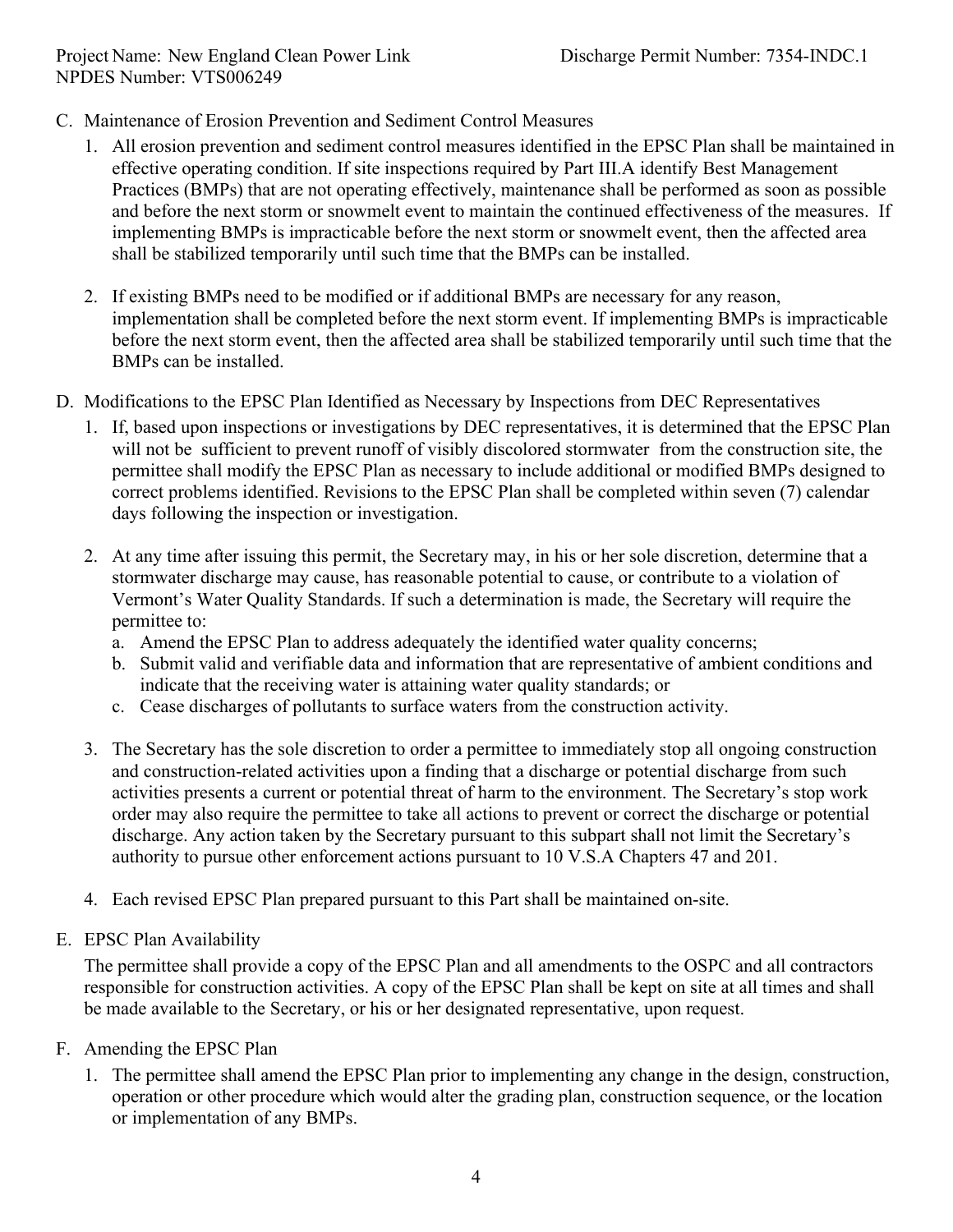- 2. An amendment to the EPSC Plan is required, if after taking corrective action, as required in Part III.B, it is determined that the EPSC Plan requires an amendment to be effective in future efforts in preventing erosion and controlling the discharge of sediment.
- 3. An amendment to the EPSC Plan is required if the Secretary makes this determination pursuant to Part II.D.2 of this permit.
- 4. The OSPC is authorized to implement minor changes that involve substituting accepted interchangeable and equivalent practices for erosion prevention and sediment control practices, as established in the Vermont Standards and Specifications for Erosion Prevention and Sediment Control. The substitution of interchangeable and equivalent practices shall be noted on the on-site EPSC Plan, on a form provided by the Secretary.
- 5. For changes to the EPSC Plan other than substitution of interchangeable and equivalent practices from the Vermont Standards and Specification for Erosion Prevention and Sediment Control, the permittee shall have the EPSC Plan modified to reflect the change by either the original designer, a professional engineer licensed in the State of Vermont or a Certified Professional in EPSC. Such modification shall include a certification that the modified EPSC Plan meets the requirements of this permit and the Vermont Standards and Specifications for Erosion Prevention and Sediment Control on a form provided by the Secretary.
- 6. All proposed changes to the EPSC Plan that do not conform to the Vermont Standards and Specifications for Erosion Prevention and Sediment Control must be submitted to DEC for formal approval prior to implementation of the changes in the field. The submission shall include:
	- a. Narrative description of the plan changes;
	- b. Justification for the alternative EPSC practice(s);
	- c. Updated EPSC Plan sheets showing the proposed changes;
	- d. Any additional information required by the Secretary.
- 7. Any change that involves earth disturbance substantially outside of the originally authorized limits of disturbance requires coverage under a separate authorization or amendment to this permit. Any such change shall require the Permittee to obtain revised permit coverage from DEC prior to implementation of the change. An amendment or separate authorization requires submittal of a complete application and is subject to a new public comment period. DEC may consider several factors in determining whether the change is substantial and requires an amendment to the permit, including but not limited to size of additional area(s) to be disturbed, existing condition of area(s) to be disturbed, proximity to water resources and their buffers, and may consider whether the change will negatively impact water resources. To obtain a determination from DEC regarding whether a proposed change requires an amendment or revised permit, the Permittee shall provide the following:
	- a. Narrative description of the change(s);
	- b. Updated EPSC Plan sheets showing the proposed change(s);
	- c. Any additional information requested by the Secretary deemed necessary for consideration.
- G. Late Fall/Winter/Early Spring Construction Activities
	- 1. If construction activities involving earth disturbance continue past October 15 or begin before April 15 (Winter Construction), the permittee shall implement Winter Construction EPSC practices as outlined in the EPSC Plan.
	- 2. If a permittee plans to undertake construction activities during Winter Construction and the EPSC Plan does not identify EPSC measures during this time period, the permittee shall submit a stand-alone EPSC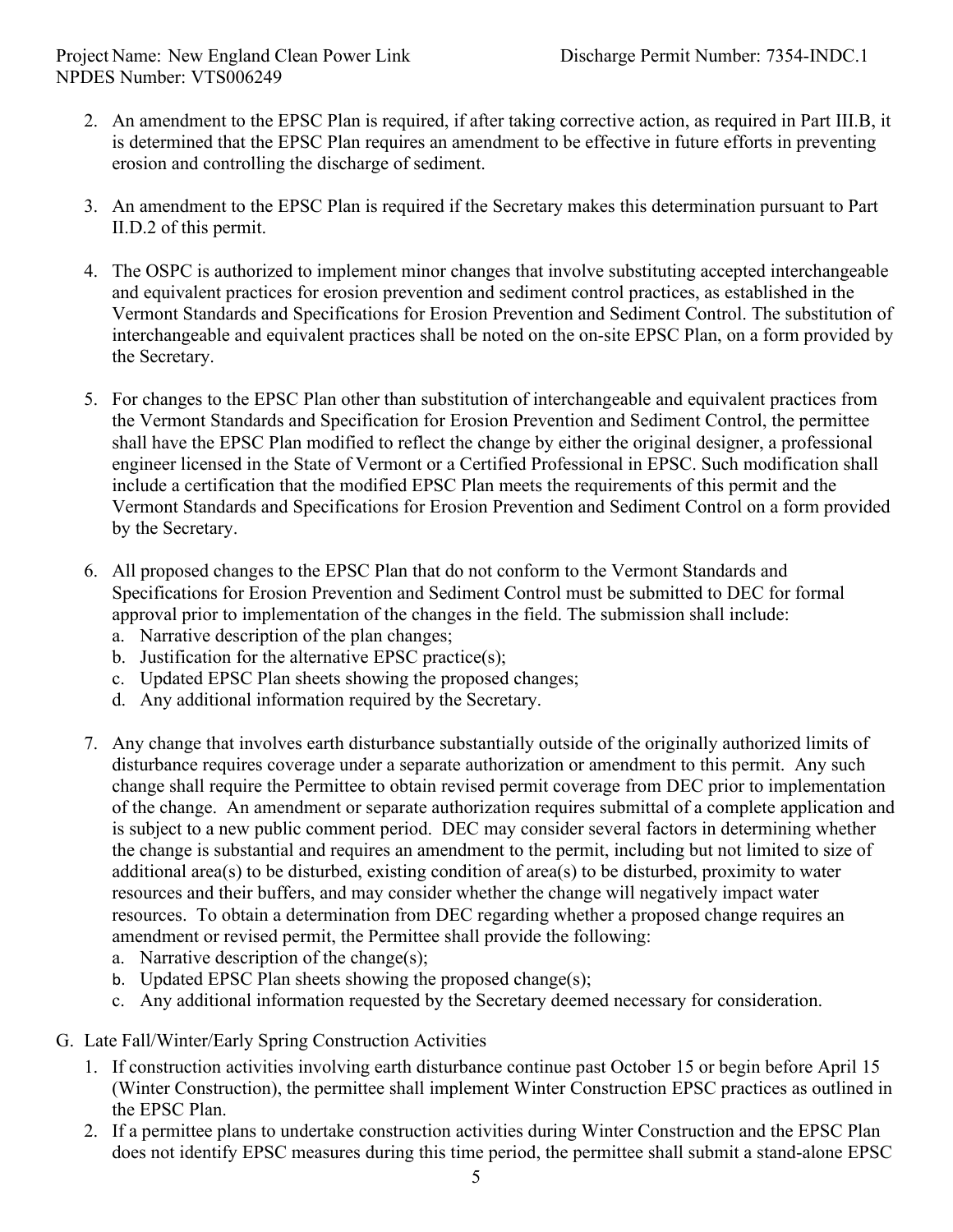Plan for this late fall/winter/early spring work to DEC for formal approval prior to undertaking such activities. The submission shall include a narrative description of the proposed work and the stand-alone EPSC Plan shall include only this work. The stand-alone EPSC Plan shall be designed according to The Vermont Standards and Specifications for Erosion Prevention and Sediment Control.

- 3. All possible measures will be taken to limit the exposure of soils during all late fall/winter/early spring construction activities. The Secretary reserves the right to require suspension of construction activities until after April 15 if late fall/winter/early spring construction is determined to present a significant risk to water quality. Also, the Secretary reserves the right to prohibit construction activities between October 15 and April 15 if late fall/winter/early spring construction is determined to present a significant risk to water quality.
- H. Dewatering Activities
	- 1. A site-specific dewatering plan shall be employed for any dewatering activities. The dewatering plan shall detail the following:
		- a. Nature of activity requiring dewatering;
		- b. Location of the dewatering pumpage show on plan;
		- c. EPSC practice(s) to be used during dewatering activities; and
		- d. Anticipated duration of dewatering activities.

The use of EPSC practice(s) for dewatering activities not included in the original EPSC Plan are subject to the requirements of Part II.F.

Pumpage from areas excavated for the construction of the project shall be treated or disposed of in such manner that any dewatering discharge to waters of the state is visibly clear. Prior to any dewatering activities which may result in the pumpage reaching State waters by surface flow, the permittee shall measure and document the turbidity value to ensure that it is sufficient to comply with the terms and conditions of this permit. The inspection reports shall contain information on when dewatering is being done, measures being utilized for treatment, and effectiveness of those measures.

- I. Disturbance Limitations/Stabilization
	- 1. The total earth disturbance associated with construction of this project is approximately **285.9** acres. The maximum area of concurrent earth disturbance at any one time allowed under this permit is **39.5 acres**. This is to include no more than **9.5 acres** of concurrent disturbance at the converter station; no more than **20 acres** of concurrent disturbance for transmission line cable installation; and no more than **10 acres** of concurrent disturbance for ancillary activities including horizontal directional drilling and jack-and-bore operations, laydown, and cable splicing.
	- 2. Areas of earth disturbance must be stabilized within **14 days** of initial disturbance along the transmission line and at ancillary support areas; areas of earth disturbance must be stabilized within **21 days** of initial disturbance at the converter station. After these initial **14 and 21**-day periods, all disturbances in these areas must be stabilized on a daily basis, with the following exceptions:
		- a. Stabilization is not required if work is to continue in the disturbed area within the next 24 hours and there is no precipitation forecast for the next 24 hours.
		- b. Stabilization is not required if the work is occurring in a self-contained excavation (i.e. no outlet for stormwater) with a depth of 2 feet or greater (e.g. underground utility installation).
		- c. During Winter Construction, to ensure cover of disturbed soil in advance of a melt event, areas of disturbed soil must be stabilized at the end of each work day, in accordance with the previous exceptions.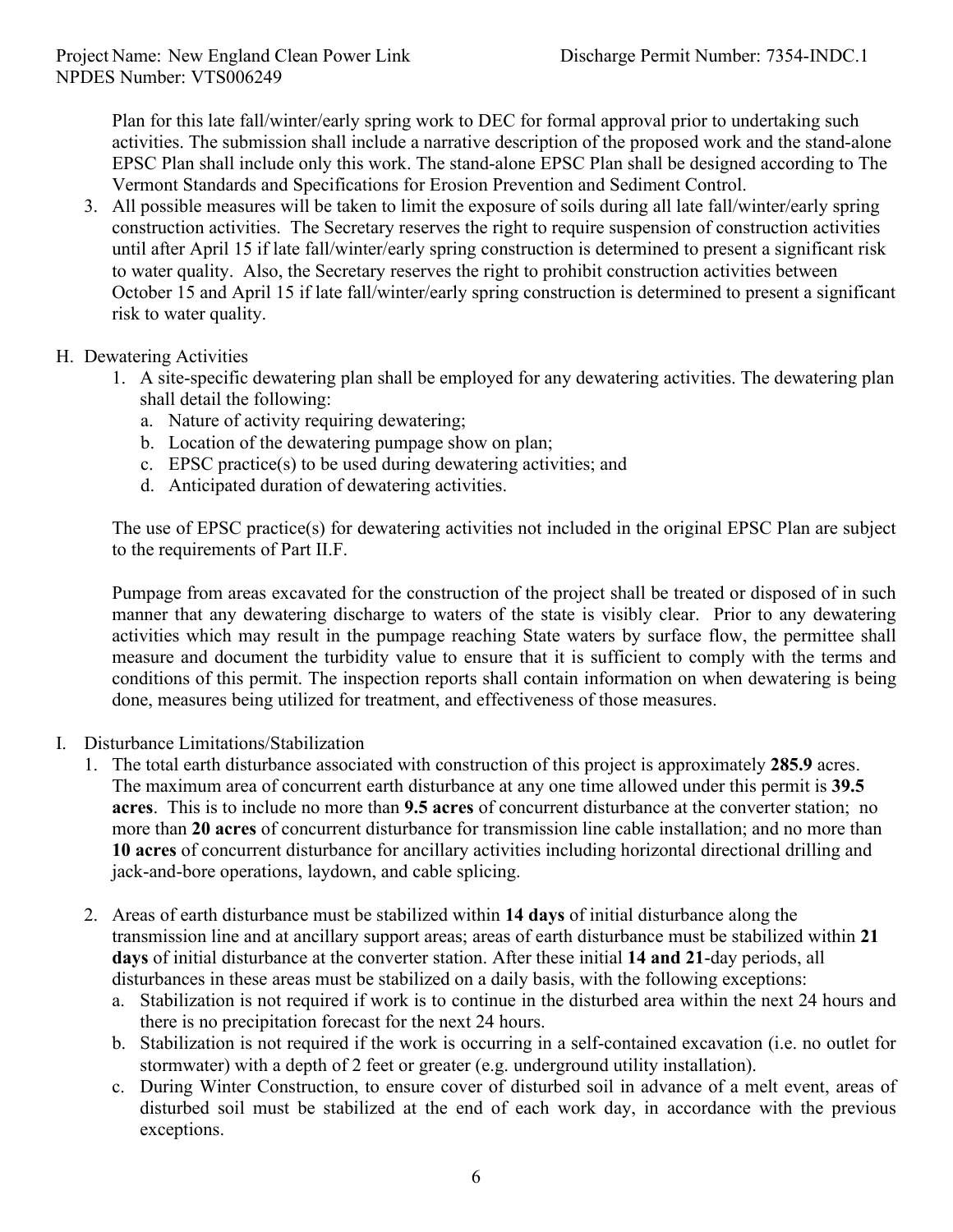J. Pre-construction Conferences

The permittee shall notify DEC of the planned start date and schedule a pre-construction conference at least two weeks prior to commencing construction. The pre-construction conference shall occur prior to initiating construction activities and shall be attended by the OSPC, EPSC Specialist, and a representative of DEC.

K. Compliance with Anti-Degradation Policy and Water Quality Standards

The Secretary has determined that the permitted discharges satisfy Vermont's Anti-degradation Policy provided in Section 1-03 of the Vermont Water Quality Standards and the Department of Environmental Conservation's Interim Anti-degradation Implementation Procedure because the applicant has demonstrated how the proposed development will implement practices and monitor construction to ensure water quality is maintained in the receiving waters. In particular, the applicant has demonstrated how the proposed development will implement appropriate best management practices (BMPs) during construction in accordance with the Erosion Prevention and Sediment Control Plan (EPSC Plan) and how the applicant will ensure the project is closely monitored throughout construction.

# **Part III. Inspections, Discharge Sampling, Corrective Action, and Recordkeeping**

- A. General Inspection Requirements
	- 1. The permittee is responsible for inspecting and maintaining erosion prevention and sediment controls that minimize or eliminate pollutants in the discharge in accordance with the requirements of this permit.
	- 2. Inspections shall be conducted at least once every seven (7) calendar days and as required in Part III.B of this permit.
	- 3. During the late fall/winter/spring construction season (October 15th through April 15th), daily inspections shall be conducted of areas that have been disturbed and are not yet finally stabilized.
	- 4. Inspection frequency may be reduced to not less than one (1) per month if the entire site is temporarily stabilized.
	- 5. Inspections may be postponed indefinitely if the entire site is permanently stabilized.
	- 6. Inspections shall be conducted by, or under the direction of, the OSPC.
	- 7. Inspections shall include all areas of the site disturbed by construction activity and all discharge locations, including areas with temporary stabilization.
	- 8. An inspection report shall be completed for each inspection and signed by the OSPC or the person acting under the direction of the OSPC. At a minimum, each inspection report shall include:
		- a. The inspection date;
		- b. Names, titles, and qualifications of personnel making the inspection;
		- c. A general description of weather information for the period since the last inspection (or since commencement of construction activity if the first inspection) including a description of any precipitation, any runoff of visibly discolored stormwater from the construction site and any discharges of visibly discolored stormwater from the construction site to waters of the state;
		- d. A description of current weather information and a description of any runoff or discharges of visibly discolored stormwater to waters of the state occurring at the time of the inspection;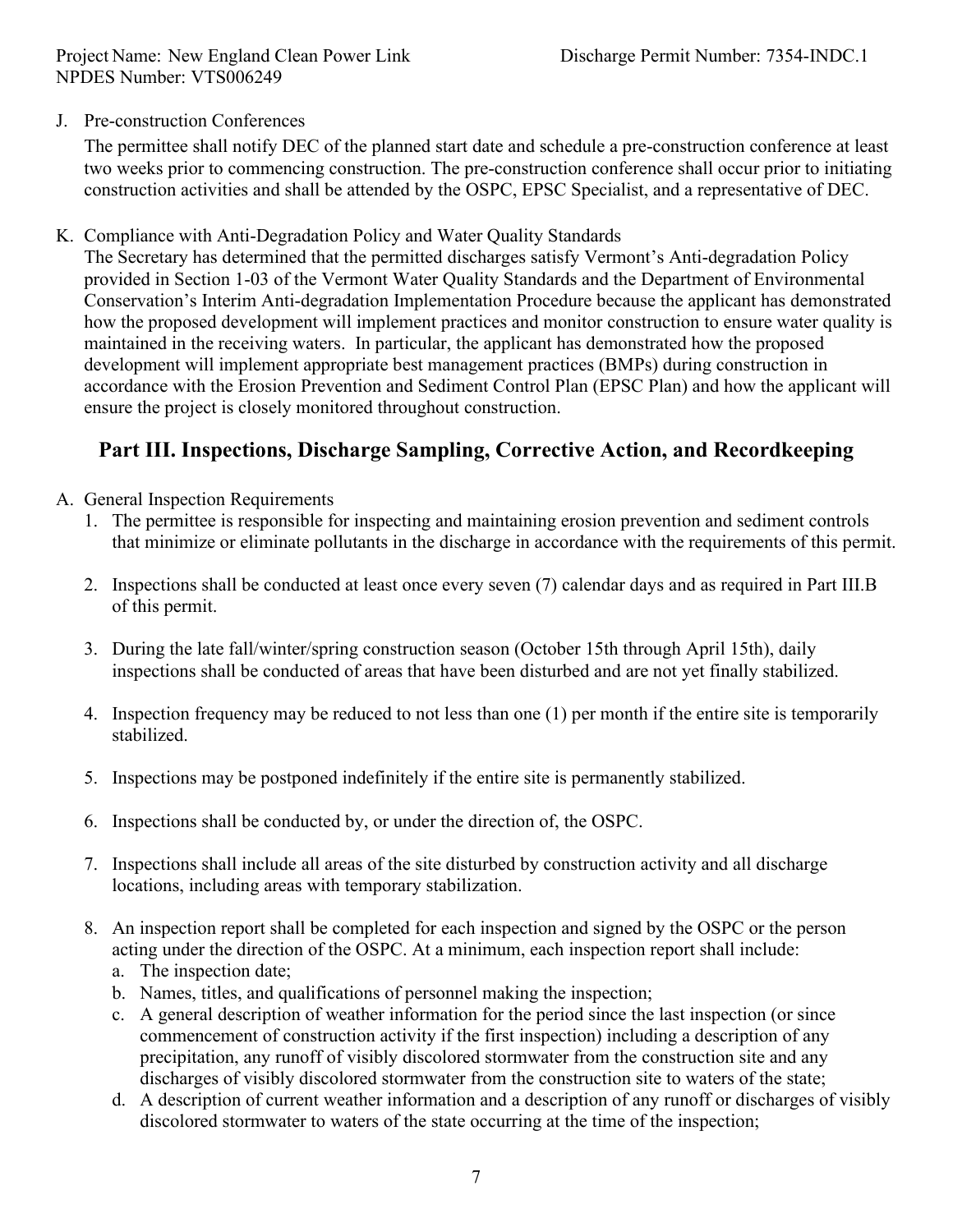- e. Location(s) of runoff or discharges of visibly discolored stormwater to waters of the state from the construction site;
- f. Location(s) of BMPs that need to be maintained;
- g. Location(s) of BMPs that failed to operate as designed or proved inadequate for a particular location;
- h. Location(s) where additional BMPs are needed that did not exist at the time of inspection;
- i. Any corrective action required including any necessary changes to the EPSC Plan and implementation dates;
- j. Description of areas that are currently disturbed and areas that have been temporarily or finally stabilized since last inspection;
- k. A description of the soil conditions (e.g. dry, wet, saturated); and
- l. A certification that the construction activities are now in compliance with the EPSC Plan and this permit.
- 9. A record of each inspection report and of any actions taken in accordance with this Subpart shall be maintained on-site with the EPSC Plan and shall be made available upon request by DEC representatives.
- 10. When site conditions between April  $15<sup>th</sup> May 15<sup>th</sup>$  are similar to winter conditions (e.g. snow cover, frozen ground and/or saturated soils) within the areas of planned earth disturbance, the appropriate winter restrictions on page 3.19 of the Vermont Standards and Specifications for Erosion Prevention and Sediment Control selected by the OSPC shall be applied to the portions of the site that are experiencing those conditions.
- B. Inspection, Sampling and Corrective Action Requirements
	- 1. As soon as reasonably possible, during, or after, every rainfall event or snowmelt event which produces runoff from the construction site, the OSPC shall inspect for the runoff of visibly discolored stormwater from the construction site. If there is runoff of visibly discolored water from the construction site, the OSPC shall as soon as practicable inspect and maintain BMPs for compliance with the approved EPSC plan. For purposes of this permit, "construction site" shall mean the land or water area where any facility or activity is physically located or conducted, including adjacent land used in connection with the facility or activity or the area of earth disturbance directly associated with the permitted construction activity.
	- 2. If after inspecting and maintaining existing BMPs in accordance with Part III.B.1, the runoff of visibly discolored stormwater continues, the OSPC shall sample the runoff as follows:
		- a. A turbidity sample shall be taken at each point where visibly discolored stormwater runs off the construction site. Samples shall be representative of the flow and characteristics of the runoff.
		- b. If due to unexpected circumstances an OSPC is unable to sample during periods of runoff, the monitoring report shall include a brief explanation of such circumstances.
		- c. Sampling is required at all points where visibly discolored stormwater runoff from disturbed areas that have not been finally stabilized leaves the construction site.
		- d. All sampling points shall be identified on the EPSC Plan site map and be clearly marked in the field with a flag, tape, stake or other visible marker.
		- e. After approval by DEC, sampling may be discontinued at those points of stormwater runoff that are deemed to pose no risk of discharge to waters of the state.
	- 3. If the turbidity sample taken is 25 NTU or lower, no further sampling or action is required during this particular event.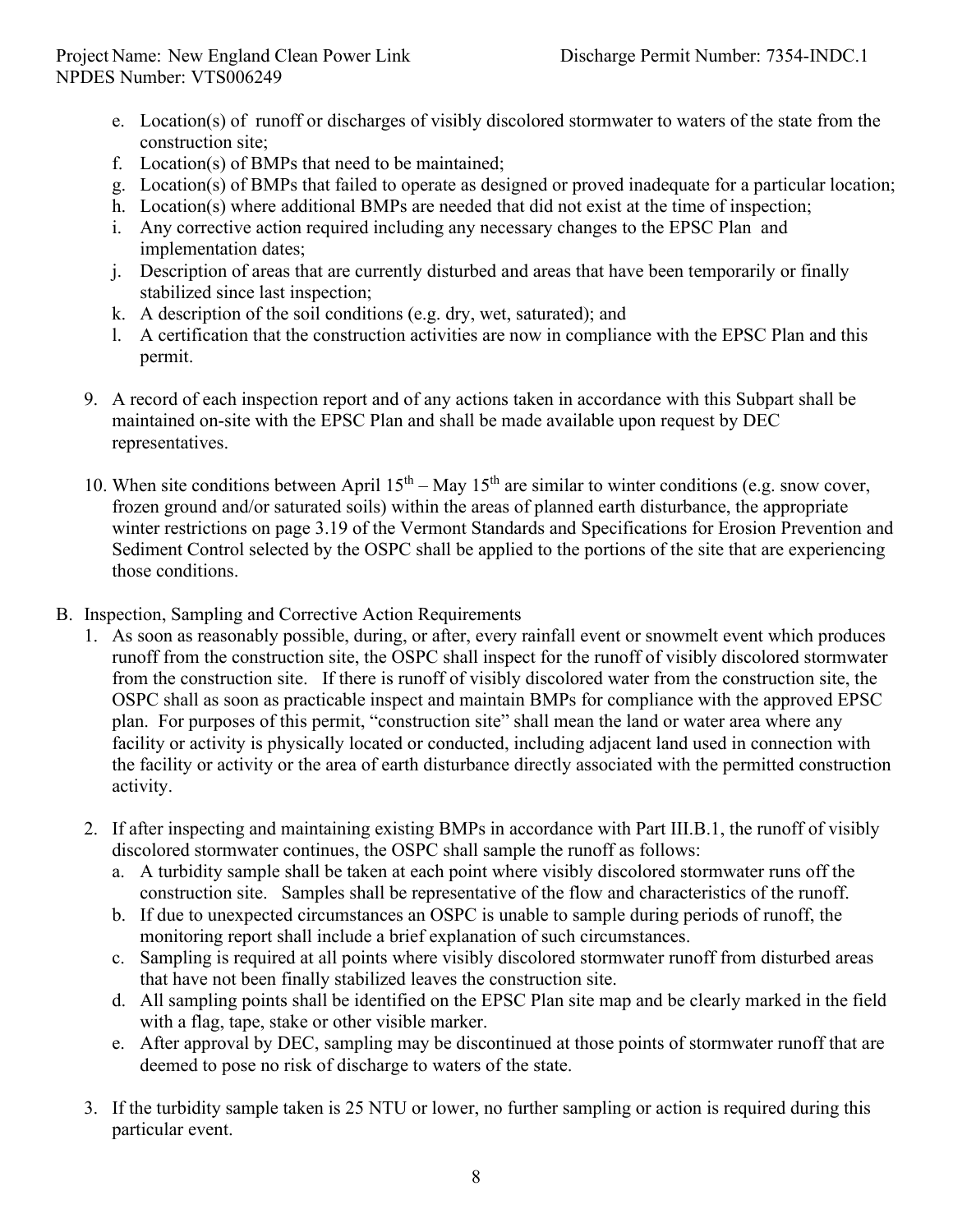- 4. If the turbidity sample taken is greater than 25 NTU:
	- a. The OSPC shall as soon as practicable evaluate the need for supplemental BMPs and install such BMPs as necessary to correct the runoff.
	- b. The OSPC shall, within 72 hours of first discovering the runoff, submit a written report about the runoff and resulting corrective action to the Secretary. The report shall:
		- i. Be on a form provided by the Secretary
		- ii. Describe the cause, time and date, and location of the runoff;
		- iii. Describe the status of construction and conformance with the EPSC Plan at the time of the runoff;
		- iv. Detail the corrective action taken to stop the runoff, including a description of the actions taken, their location, and the time and date of the corrective action; and
		- v. Be copied and a copy retained on-site with the EPSC Plan.
	- c. The EPSC Plan shall be updated within 72 hours to reflect the actions taken.
- 5. After taking the actions required in Part III.B.4.a above, and if the runoff of visibly discolored stormwater continues, the OSPC shall again follow the inspection and sampling requirements in Part III.B.2 above. If the turbidity sample is less than 25 NTU then no further action is needed. If the turbidity sample is greater than 25 NTU, the OSPC shall immediately notify DEC's Stormwater Program. DEC may require the OSPC to reevaluate existing BMPs and install supplemental BMPs as necessary to correct the runoff. At the Secretary's discretion, DEC may also require the OSPC to continue sampling runoff daily when runoff is occurring until:
	- a. Turbidity is 25 NTU or lower; or
	- b. The runoff stops or is eliminated.
- C. Recordkeeping
	- 1. The following records shall be maintained on-site with the EPSC Plan:
		- a. Inspection reports prepared pursuant to Part III.A of this permit;
		- b. Discharge Reports, Corrective Action reports and Summaries of Releases prepared pursuant to Parts III.B and VIII.C of this permit;
		- c. Notices of Addition or Termination of Co-Permittees submitted to the Secretary in accordance with Part V of this permit;
		- d. Any Notices of Termination for Portions of the On-going Construction Site in accordance with Part V of this permit; and
		- e. Any amendments to the EPSC Plan required by this permit.
	- 2. A copy of the authorized EPSC Plan shall be on-site during normal working hours from the date of commencement of construction activities to the date of final stabilization. EPSC Plans shall be made available upon request by DEC representatives.
	- 3. The OSPC shall have a copy of the EPSC Plan and all amendments available at a central location on-site for the use of all those identified as having responsibilities under the EPSC Plan whenever they are on the construction site.
	- 4. The permittee shall post a Notice of Authorization, provided by the Secretary, demonstrating authorization under this permit. The notice shall be placed near the construction entrance at a location visible to the public.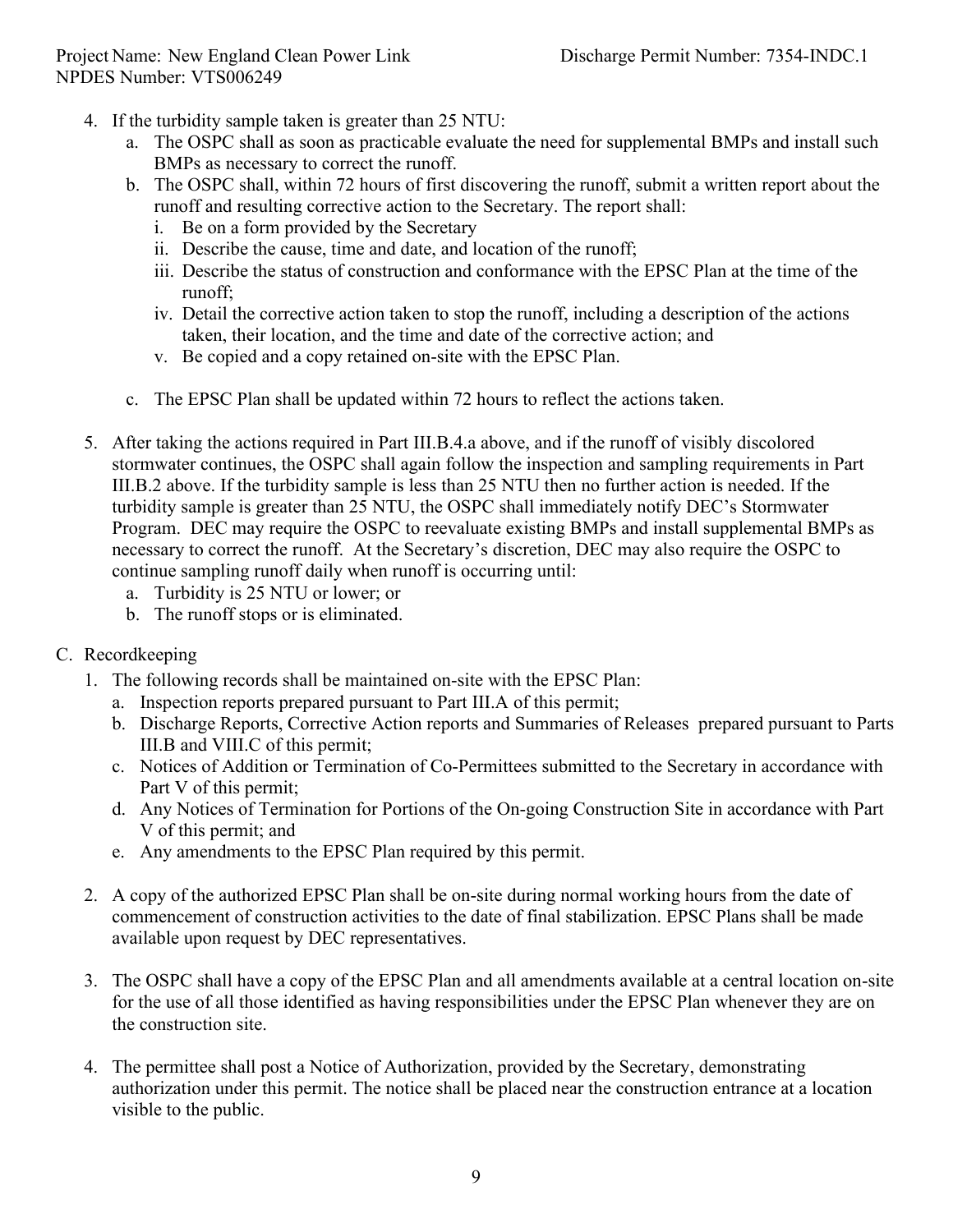# **Part IV. EPSC Specialist Oversight**

### EPSC Specialist

- 1. In addition to the regular inspections required under Part III.A., the permittee shall designate an EPSC Specialist who will be responsible for performing environmental inspections during the project; confirming water resources protection throughout the project, and for related record keeping. The name, address, telephone number, and basic qualifications of the person shall be provided to DEC for approval before the commencement of construction. This person shall not be the OSPC.
- 2. The EPSC Specialist shall determine, confirm, and report whether the EPSC Plan is being followed and that appropriate revisions are being made to the EPSC Plan when the EPSC Plan proves inadequate. In addition, the EPSC Specialist shall, in conjunction with the OSPC bear the responsibility of reviewing the site to ensure compliance with the approved EPSC Plan and to direct corrective action in accordance with Part III.B of this permit.
- 3. The EPSC Specialist shall notify the contractor when changes in practice are necessary to comply with the EPSC Plan and the terms and conditions of this permit. The EPSC Specialist shall be responsible for inspections, photo documentation, and record keeping and shall, biweekly during earth disturbance activities, file with DEC a report outlining:
	- a. Construction status;
	- b. EPSC practices installed and removed since last report;
	- c. New measures undertaken subsequent to the prior report;
	- d. Erosion problems encountered and how and when resolved;
	- e. Status of the project in terms of consistency with the planned construction sequence;
	- f. Description, including location and total area (acres), of disturbed land at the time of the inspection;
	- g. Description of areas temporarily or permanently stabilized since the last inspection record;
	- h. Changes in the EPSC Plan that are required (including submission for authorization from DEC, when necessary);
	- i. When dewatering is underway, discussion and photographs of measures being utilized for treatment, and turbidity monitoring results in conformance with Part III.H of this permit;
	- j. Photographs of areas stabilized since the prior report;
	- k. Photographs of all disturbed areas;
	- l. Photographs of receiving water(s) at turbidity monitoring location(s); and
	- m. All turbidity monitoring results collected since prior report in accordance with Subpart III.B of this permit.
- 4. In advance of the start of construction, the EPSC Specialist shall present to DEC for approval the proposed reporting format. Construction may not commence prior to DEC's written approval of the reporting format and schedule. Bi-weekly reports shall be submitted by the Wednesday, or as soon as responsibly possible, following the end of the bi-weekly period. EPSC Specialist reports shall be filed via email with the applicable Stormwater Management Program District representative.
- 5. Each inspection report shall be prepared in consultation with the OSPC, shall include a review of the OSPC's inspection reports since the last inspection period, and shall be signed by the EPSC Specialist.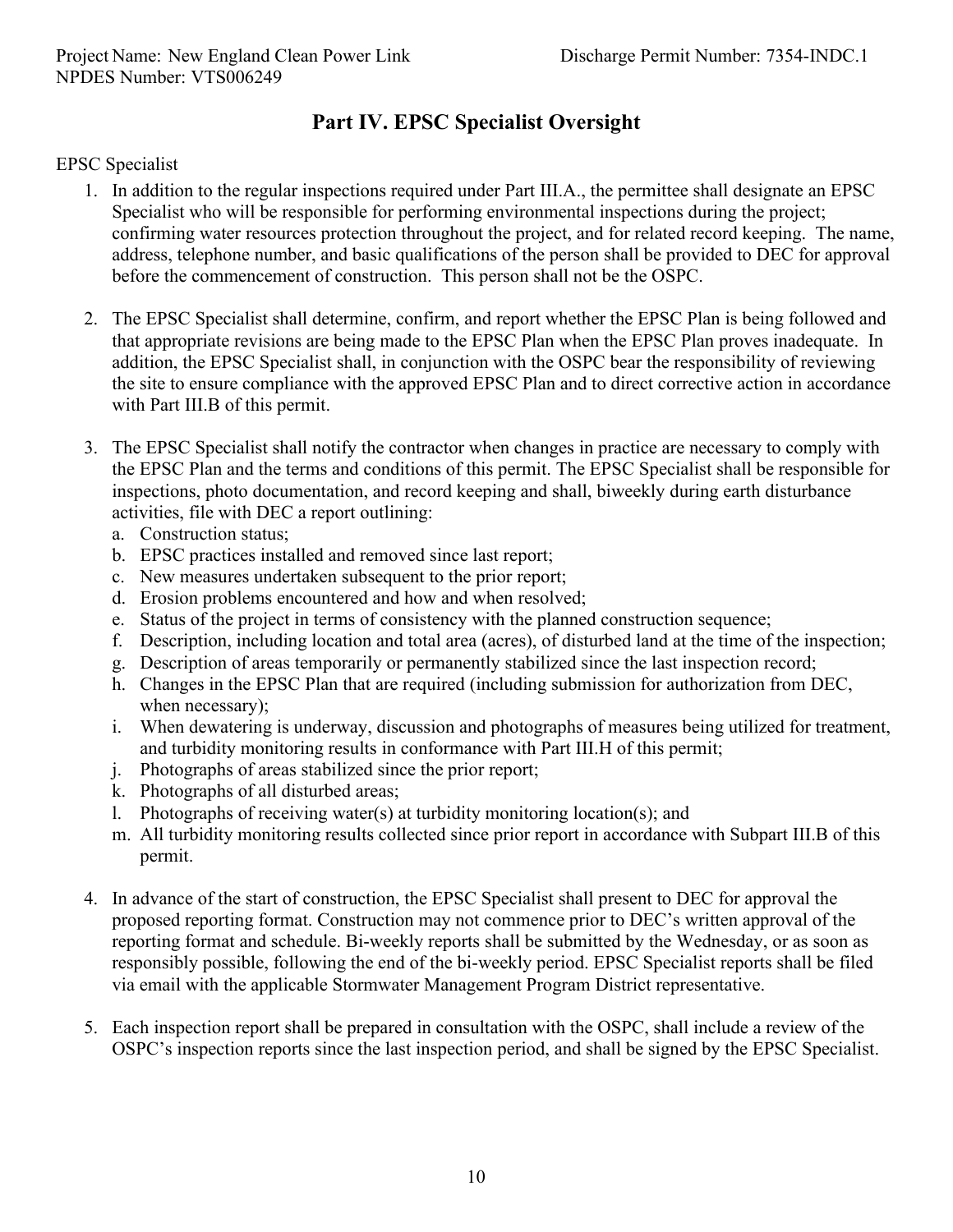# **Part V. Transfers of Permit, Co-Permittees, and Termination**

#### A. Transfer of Permit Coverage

- 1. A transfer of this permit may occur only in connection with the transfer of the entire construction site to a new owner.
- 2. A Notice of Transfer must be submitted to the Secretary not later than thirty (30) days prior to the transfer and shall include the following:
	- a. The name and address of the present permittee;
	- b. The name and address of the prospective permittee;
	- c. The proposed date of transfer; and
	- d. A statement signed by the prospective permittee, stating that:
		- i. The conditions of the facility operation that contribute to, or affect, any discharge will not be materially different under the new ownership;
		- ii. The prospective permittee has read and is familiar with the terms of the permit and agrees to comply with all the terms and conditions of the permit; and
		- iii. The prospective permittee has adequate funding or other means to effect compliance with all the terms of the permit.
- B. Adding or Terminating Co-Permittees
	- 1. An owner or principal operator may be added as a co-permittee by filing a Notice of Addition of Co-Permittee form with the Secretary. The Co-Permittee shall be subject to all the terms and conditions of this permit and the EPSC Plan.
	- 2. If the owner of the construction site obtains coverage under this permit and the owner is not the principal operator or the sole principal operator, then all principal operators shall obtain coverage as co-permittees in accordance with this Subpart prior to the commencement of construction activities.
	- 3. A co-permittee may be terminated as a Co-Permittee by filing a Notice of Termination of Co-Permittee form on a form provided by the Secretary. The Co-Permittee shall only be terminated from the permit upon approval by the Secretary.
- C. Notice of Termination for Portions of an On-going Construction Site
	- 1. A permittee may submit a Notice of Termination (NOT) for a portion of the on-going construction project in the following instances:
		- a. When final stabilization has been achieved on the portion of the site for which termination is sought;
		- b. When title to a portion of the construction site has been transferred to a new owner and the new owner has obtained separate coverage under an individual construction permit or DEC's General Permit 3-9020 for Stormwater Runoff from Construction Sites or its replacement;
		- c. When another operator has assumed control over the portion of the site for which termination is sought and the new operator has obtained coverage under an individual construction permit or DEC's General Permit 3-9020 for Stormwater Runoff from Construction Sites or its replacement;
		- d. For residential construction only, temporary stabilization has been completed and the residence has been transferred to the homeowner.
	- 2. To obtain a notice of termination for a portion of an on-going construction site, the permittee shall follow the requirements of Part V.E of this permit.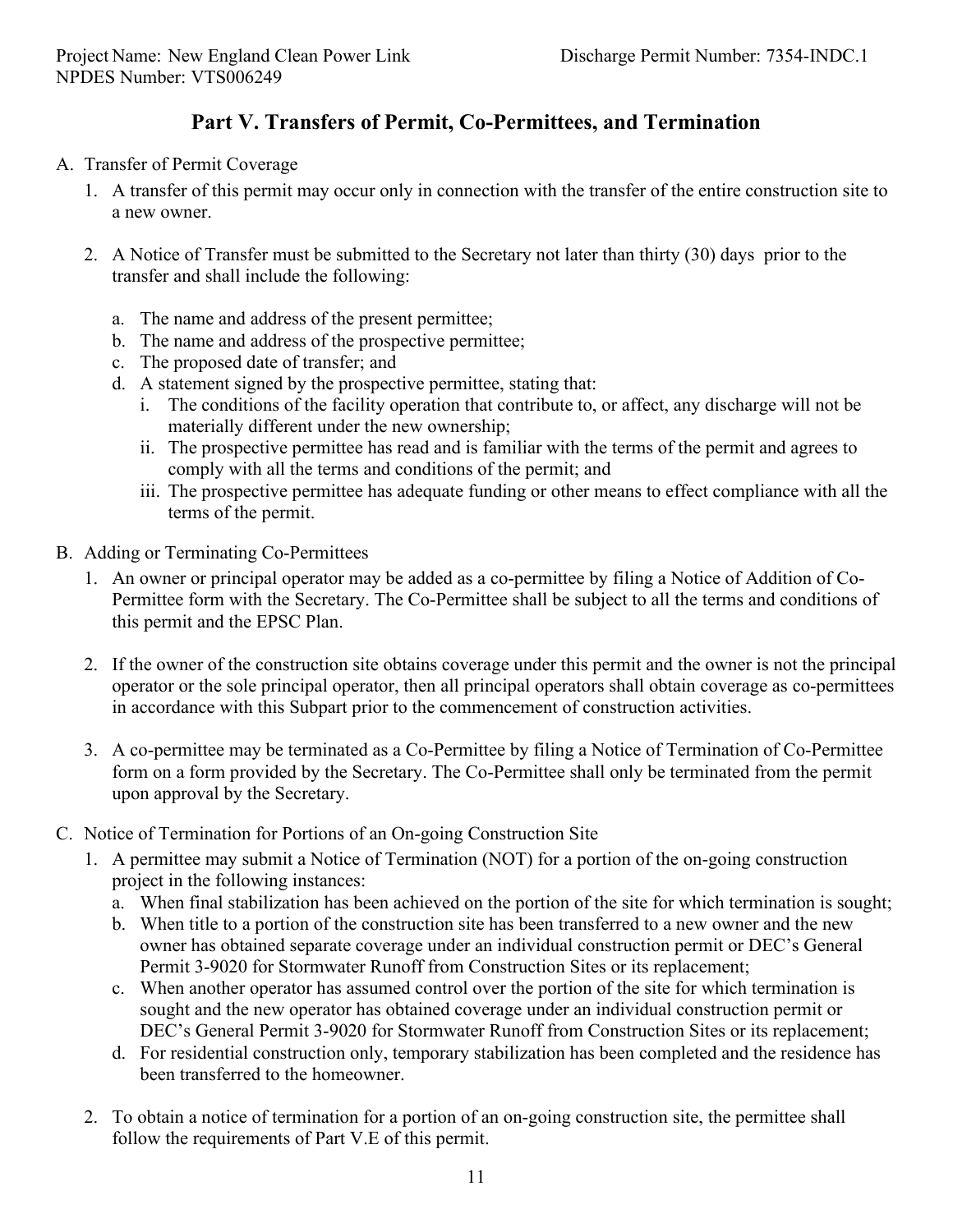- D. Notice of Termination for the Entire Construction Site
	- 1. The permittee may submit a NOT for the entire construction site in the following instances:
		- a. Final stabilization has been achieved on the entire construction site for which the permittee is responsible;
		- b. Another operator has assumed control over all areas of the site that have not been finally stabilized and has obtained permit coverage; or
		- c. Coverage under an individual or DEC's General Permit 3-9020 for Stormwater Runoff from Construction Sites or its replacement has been obtained.
	- 2. To obtain a notice of termination for the entire construction site, the permittee shall follow the requirements of Part V.E of this permit.
- E. Submitting a Notice of Termination
	- 1. A permittee shall submit a complete and accurate NOT, on a form provided by the Secretary.
	- 2. A NOT shall include, at a minimum, the following information:
		- a. The permit number for which termination is sought;
		- b. The basis for submission of the NOT;
		- c. The owner's and operator's name, address and telephone number;
		- d. The name of the project and address (or a description of location if no street address is available) of the construction site for which the notification is submitted;
		- e. A certification statement, signed and dated by the OSPC and by an authorized representative as defined in the signature requirements in Part VIII.I, and the name and title of that authorized representative; and
		- f. If the NOT is for only a portion of an ongoing construction project, a description of the portion of the site to which the NOT will apply and a plan showing the boundaries of this portion.

## **Part VI. Violation of Permit Requirements; Enforcement**

The permittee shall comply with all terms and conditions of this permit. Any permit noncompliance constitutes a violation of 10 V.S.A. Chapter 47 and the federal Clean Water Act and is grounds for an enforcement action; for permit termination, revocation and reissuance, or modification; or denial of a permit renewal application.

## **Part VII. Appeals**

1. Renewable Energy Projects – Right to Appeal to Public Utility Commission

Any appeal of this decision must be filed with the clerk of the Vermont Public Utility Commission pursuant to 10 V.S.A. §8506 within 30 days of the date of this decision. The appellant must file with the Clerk an original and six copies of its appeal. The appellant shall provide notice of the filing of an appeal in accordance with 10 V.S.A. §8504(c)(2), and shall also serve a copy of the Notice of Appeal on the Vermont Department of Public Service. For information, see the Rules and General orders of the Public Utility Commission available on line at [https://puc.vermont.gov.](https://puc.vermont.gov/) The address for the Public Utility Commission is 112 State Street Montpelier, Vermont 05620-2701 (Telephone #802-828-2358).

2. All Other Projects – Right to Appeal to Environmental Court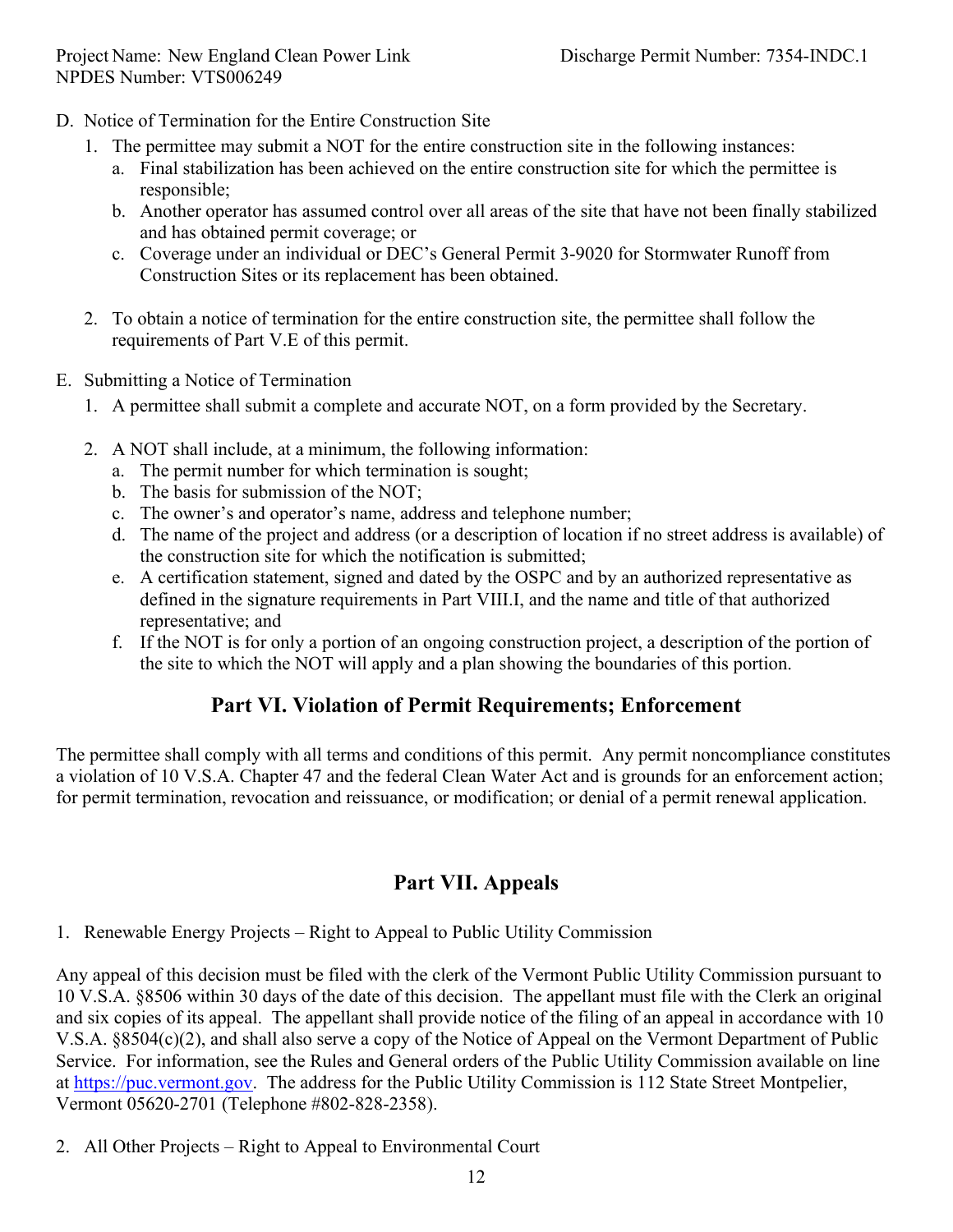Pursuant to 10 V.S.A. Chapter 220, if this decision relates to all other projects, any appeal of this decision must be filed with the clerk of the Environmental Court within 30 days of the date of the decision. The appellant must attach to the Notice of Appeal the entry fee of \$250.00 payable to the State of Vermont. The Notice of Appeal must specify the parties taking the appeal and the statutory provision under which each party claims party status; must designate the act or decision appealed from; must name the Environmental Court; and must be signed by the appellant or their attorney. In addition, the appeal must give the address or location and description of the property, project or facility with which the appeal is concerned and the name of the applicant or any permit involved in the appeal. The appellant must also serve a copy of the Notice of Appeal in accordance with Rule 5(b)(4)(B) of the Vermont Rules for Environmental Court Proceedings. For additional information, see the Vermont Rules for Environmental Court Proceedings, available online at [www.vermontjudiciary.org](http://www.vermontjudiciary.org/) or call (802) 951-1740. The address for the Environmental Court is 32 Cherry Street, 2nd Floor Suite 303, Burlington, Vermont 05401.

## **Part VIII. Standard Permit Conditions**

### A Permit Actions

This permit may be modified, revoked and reissued, or terminated for cause. The filing of a request by the permittee for a permit modification, revocation and reissuance, or termination, or a notification of planned changes or anticipated noncompliance does not stay any permit condition.

- B. Limitations
	- 1. This permit conveys no vested rights or exclusive privileges. The permit conveys no title to land nor authorizes any injury to public or private property. The permit does not authorize infringement of any applicable federal, state or local laws or regulations nor obviate the necessity of obtaining such additional permits as may be required.
	- 2. Nothing in this permit shall be construed as having relieved, modified, or in any manner affected the permittee's ongoing obligation to comply with all other federal, state or local statutes, regulations or directives applicable to the permittee in the operation of its business, nor does it relieve the permittee of the obligation to obtain all necessary federal, state and local permits.

## C. Prohibitions

- 1. This permit does not relieve any person of the federal reporting requirements of 40 CFR Part 110, 40 CFR Part 117 and 40 CFR Part 302 relating to spills or other releases of oils or hazardous substances. This permit does not authorize the discharge of hazardous substances or oil resulting from an on-site spill.
- 2. If a release in excess of reportable quantities occurs, the permittee must modify the EPSC Plan required under Part III within 7 calendar days of knowledge of the release to: provide a description of the release, the circumstances leading to the release, and the date of the release. The EPSC Plan must identify measures to prevent the reoccurrence of such releases and to respond to such releases.
- 3. Discharges of any material other than stormwater, such as vehicle and equipment maintenance spills, fuels, wash water, construction debris, oil, wet concrete (including washout water from concrete batch trucks or equipment used to mix concrete), and other substances are prohibited.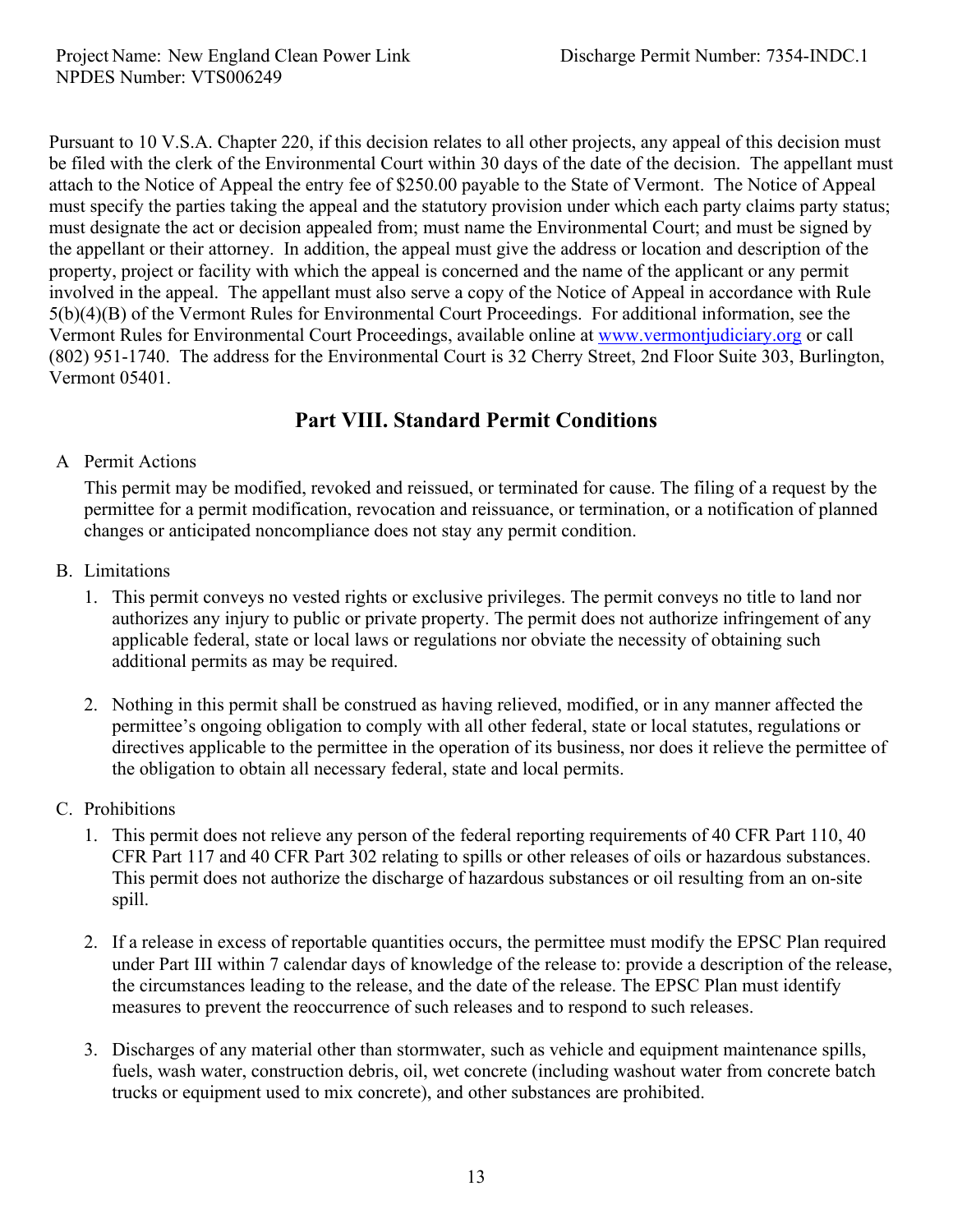- 4. Sediments and other pollutants collected and removed in the course of treatment of stormwater runoff shall be disposed in a manner that will not result in the sediments and pollutants entering waters of the State.
- D. Right of Entry

The permittee shall allow the Secretary and his/her authorized representatives, at reasonable times, and upon presentation of credentials, to enter upon and inspect the property on which the construction activities are occurring and to sample any construction-related discharges and to have access to and copy any records required to be kept pursuant to this permit.

E. Historic Properties

Each permittee must comply with any applicable state and local laws concerning the protection of historic properties and places.

F. Retention of Records

Copies of the EPSC Plan, all amendments thereto, and all documentation required by this permit, including records of all data used to complete the NOI to be covered by this permit, must be retained for at least three years from the date that permit coverage expires or is terminated. This period may be extended by request of the Secretary at any time.

G. Need to Halt or Reduce Activity Not a Defense

It shall not be a defense in an enforcement action that it would have been necessary to halt or reduce the permitted activity in order to maintain compliance with the conditions of this permit.

H. Duty to Mitigate

A permittee shall take all reasonable steps to minimize or prevent any discharge or sludge use or disposal in violation of this permit which has a reasonable likelihood of adversely affecting human health or the environment.

- I. Signatory Requirements
	- 1. All applications must be signed as follows:
		- a. For a corporation: by a responsible corporate officer. For the purposes of this section, a responsible corporate officer means:
			- i. A president, secretary, treasurer, or vice-president of the corporation in charge of a principal business function, or any other person who performs similar policy- or decision-making functions for the corporation;
			- ii. The manager of one or more manufacturing, production, or operating facilities, provided, the manager is authorized to make management decisions which govern the operation of the regulated facility including having the explicit or implicit duty of making major capital investment recommendations, and initiating and directing other comprehensive measures to assure long term environmental compliance with environmental laws and regulations; the manager can ensure that the necessary systems are established or actions taken to gather complete and accurate information for permit application requirements; and where authority to sign documents has been assigned or delegated to the manager in accordance with corporate procedures.
		- b. For a partnership or sole proprietorship: by a general partner or the proprietor, respectively; or
		- c. For a municipality, State, Federal or other public agency: by either a principal executive officer or a ranking elected official. For purposes of this section, a principal executive officer of a Federal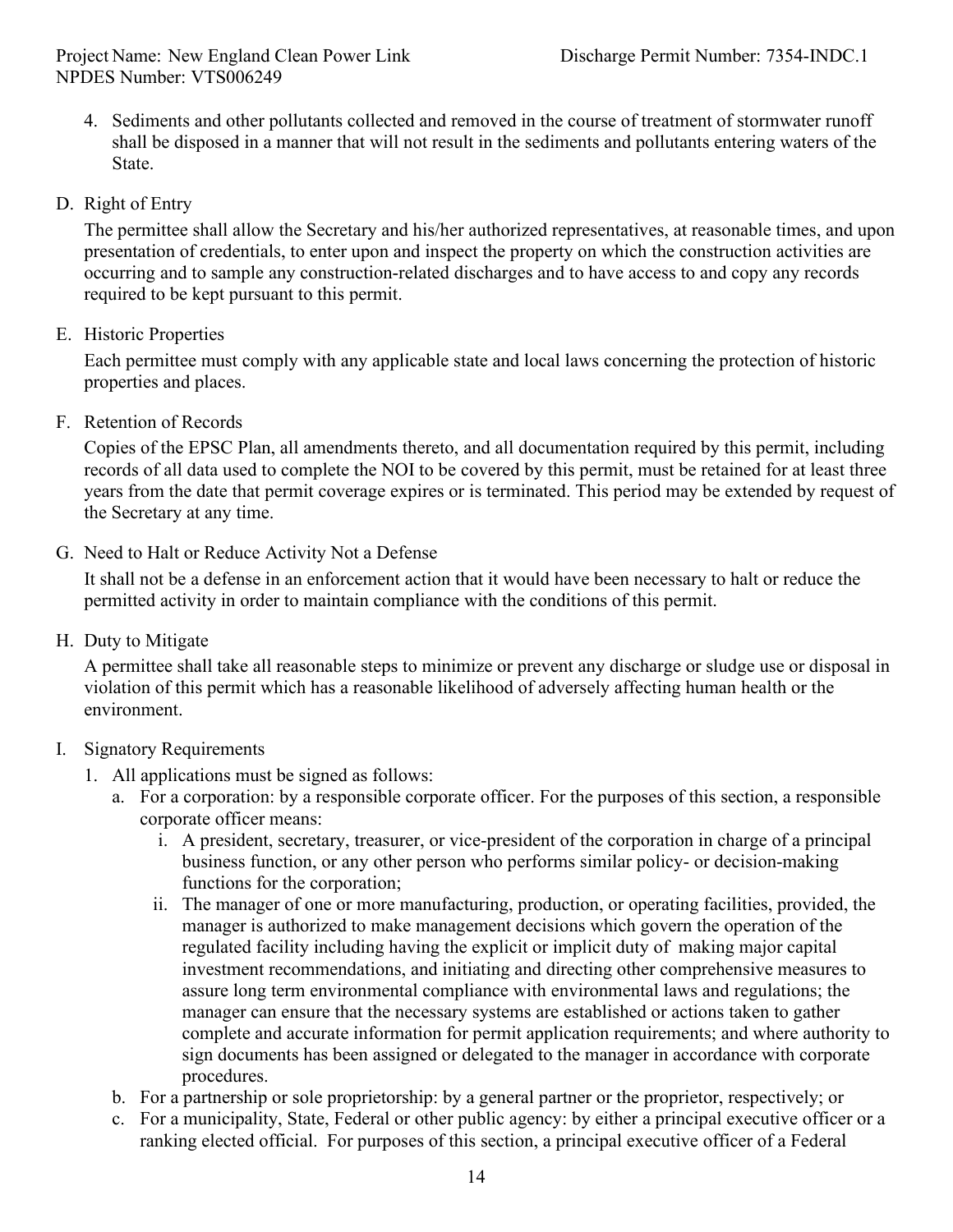Agency includes: the chief executive officer of the agency or a senior executive officer having responsibility for the overall operations of a principal geographic unit of the agency.

- 2. All reports required by this permit, including but not limited to EPSC Plans, must be signed by a person described above or by a duly authorized representative of that person. A person is a duly authorized representative only if the authorization is made in writing by a person described above. The authorization specifies either an individual or a position having responsibility for the overall operation of the regulated facility or activity such as the position of plant manager, operator of a well or a well field, superintendent, position of equivalent responsibility, or an individual or position having overall responsibility for environmental matters for the company. A duly authorized representative may thus be either a named individual or any individual occupying a named position. The signed and dated written authorization must be included in the EPSC Plan. A copy must be submitted to DEC, if requested.
- 3. Any person signing documents required under the terms of this permit must include the following certification:

"I certify under penalty of law that this document and all attachments were prepared under my direction or supervision in accordance with a system designed to assure that qualified personnel properly gathered and evaluated the information submitted. Based on my inquiry of the person or persons who manage the system, or those persons directly responsible for gathering the information, the information submitted is, to the best of my knowledge and belief, true, accurate, and complete. I am aware that there are significant penalties for submitting false information, including the possibility of fine and imprisonment for knowing violations."

J. Duty to Reapply

If a discharge from the construction site is anticipated to continue after the expiration date of this permit, the permittee must reapply for coverage under a new permit sixty (60) days prior to the expiration date of this permit.

K. Proper Operation and Maintenance

The permittee shall at all times properly operate and maintain all facilities and systems of treatment and control which are installed or used by the permittee to achieve compliance with the conditions of this permit.

L. Notice of Planned Changes

The permittee shall give notice to the Secretary as soon as possible of any planned physical alterations to the permitted facility.

M. Notice of Anticipated Noncompliance

The permittee shall give advance notice to the Secretary of any planned changes in the permitted facility or activity which may result in noncompliance with permit requirements.

N. Duty to Provide Information

The permittee shall furnish to the Secretary, within a reasonable time, any information which the Secretary may request to determine whether cause exists for modifying, revoking and reissuing, or terminating this permit or to determine noncompliance with this permit. The permittee shall also furnish to the Secretary upon request, copies of records to be kept pursuant to this permit. Where the permittee becomes aware that it failed to submit any relevant facts in a permit application, or submitted incorrect information in a permit application or in a report to the Secretary, it shall promptly submit such facts or information.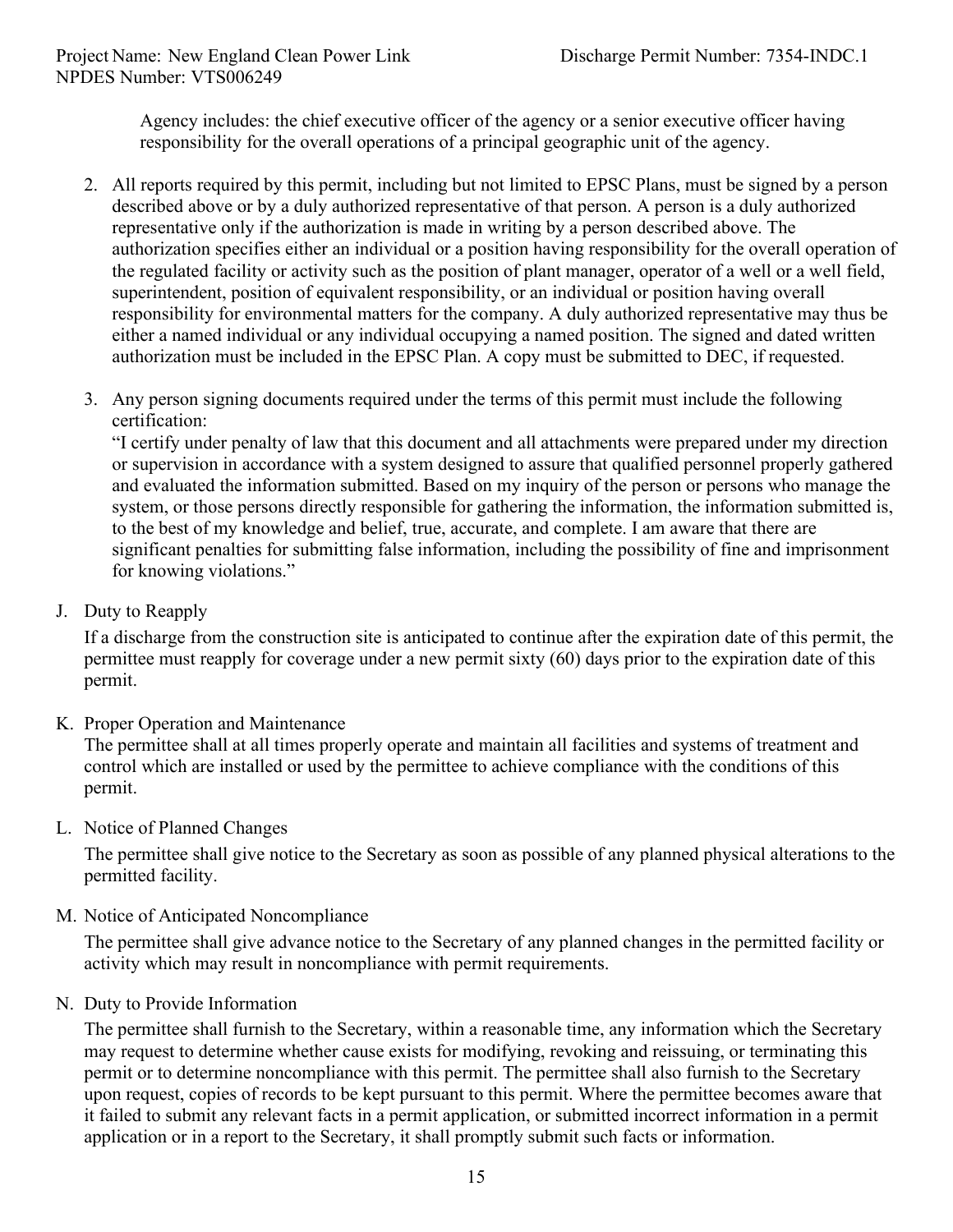### O. Penalty for Permit Violation

## 10 V.S.A. Section 1275(a) provides that:

Any person who violations any provision of this subchapter or who fails, neglects or refuses to obey or comply with any order or the terms of any permit issued in accordance with this subchapter, shall be fined not more than \$25,000.00 or imprisoned not more than six months, or both. Each violation may be a separate offense and, in the case of a continuing violation, each day's continuance may be deemed a separate offense.

#### 10 V.S.A. Section 8010(c) provides that:

A penalty of not more than \$42,500 may be assessed for each determination of a separate violation. In addition, if the secretary determines that a violation is continuing the secretary may assess a penalty of not more than \$17,000.00 for each day the violation continues. The maximum amount of penalty assessed under this subsection shall not exceed \$170,000.00.

#### P. Penalty for False Statement

### 10 V.S.A. Section 1275(b) provides that:

Any person who knowingly makes any false statement, representation or certification in any application, record, report, plan, or other document filed or required to be maintained under this subchapter, or by any permit, rule, regulation or order issued under this subchapter, or who falsifies, tampers with, or knowingly renders inaccurate any monitoring device or method required to be maintained under this subchapter or by any permit, rule, regulation, or order issued under this subchapter, shall upon conviction, be punished by a fine of not more than \$10,000.00 or by imprisonment for not more than six months, or by both.

### Q. Severability

The provisions of this permit are severable, and if any provision of this permit, or the application of any provision of this permit to any circumstance, is held invalid, the application of such provision to other circumstances, and the remainder of this permit, shall not be affected thereby.

#### R. Monitoring

Samples and measurements taken for the purpose of monitoring shall be representative of the monitored activity.

#### S. Twenty-four hour reporting

Unless provided otherwise by this permit, the permittee shall report any noncompliance which may endanger health or the environment. Any information shall be provided orally within 24 hours from the time the permittee becomes aware of the circumstances. A written submission shall also be provided within 5 days of the time the permittee becomes aware of the circumstances. The written submission shall contain a description of the noncompliance and its cause; the period of noncompliance, including exact dates and times, and if the noncompliance has not been corrected, the anticipated time it is expected to continue; and steps taken or planned to reduce, eliminate, and prevent recurrence of the noncompliance.

# **Part X. Effective Date of Permit and Permit Term**

This permit shall become effective upon signing and shall expire five (5) years from the date of signing.

Signed , 2020